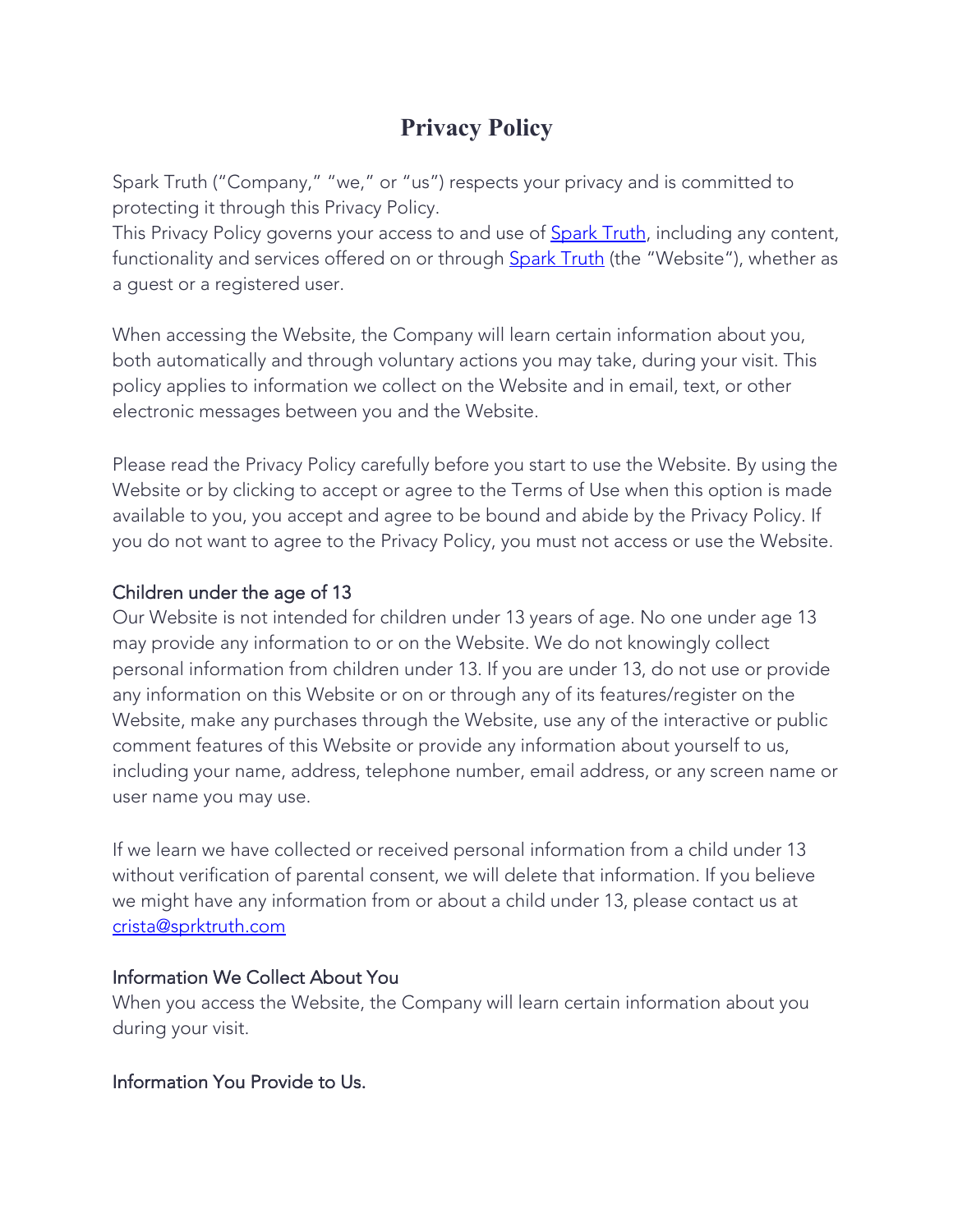The Website provides various places for users to provide information. We collect information that users provide by filling out forms on the Website, communicating with us via contact forms, responding to surveys, search queries on our search feature, providing comments or other feedback, and providing information when ordering a product or service via the Website.

We use information you provide to us to deliver the requested product and/or service, to improve our overall performance, and to provide you with offers, promotions, and information.

## Information We Collect Through Automatic Data Collection Technology.

As you navigate through our Website, we may use automatic data collection technologies including Google Analytics to collect certain information about your equipment, browsing actions, and patterns. This will generally include information about your location, your traffic pattern through our website, and any communications between your computer and our Website. Among other things, we will collect data about the type of computer you use, your Internet connection, your IP address, your operating system, and your browser type.

The information we collect automatically is used for statistical data and will not include personal information. We use this data to improve our Website and our service offerings. To the extent that you voluntarily provide personal information to us, our systems will associate the automatically collected information with your personal information.

#### Use of Cookies and Pixels

Similar to other commercial websites, our website utilizes a standard technology called "cookies" and server logs to collect information about how our site is used. Information gathered through cookies and server logs may include the date and time of visits, the pages viewed, time spent at our site, and the websites visited just before and just after our own, as well as your IP address.

A cookie is a very small text document, which often includes an anonymous unique identifier. When you visit a website, that site's computer asks your computer for permission to store this file in a part of your hard drive specifically designated for cookies. Each website can send its own cookie to your browser if your browser's preferences allow it, but (to protect your privacy) your browser only permits a website to access the cookies it has already sent to you, not the cookies sent to you by other sites.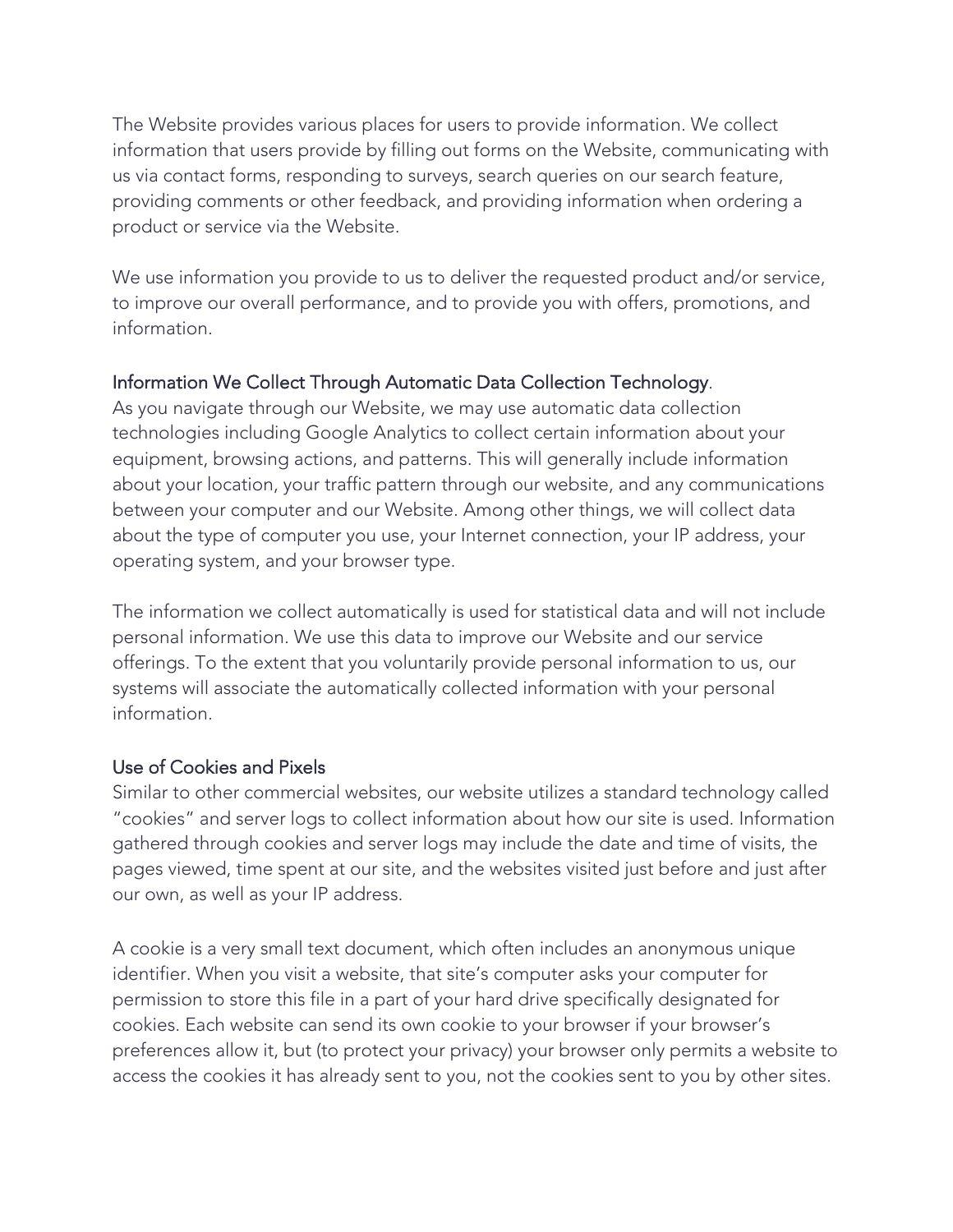The Company reserves the right to use technological equivalents of cookies, including social media pixels. These pixels allow social media sites to track visitors to outside websites so as to tailor advertising messages users see while visiting that social media website. The Company reserves the right to use these pixels in compliance with the policies of the various social media sites.

## Third Party Use of Cookies

Some content or applications, including advertisements, on the Website are served by third-parties, including advertisers, ad networks and servers, content providers, and application providers. These third parties may use cookies alone or in conjunction with web beacons or other tracking technologies to collect information about you when you use our website. The information they collect may be associated with your personal information or they may collect information, including personal information, about your online activities over time and across different websites and other online services. They may use this information to provide you with interest-based (behavioral) advertising or other targeted content.

We do not control these third parties' tracking technologies or how they may be used. If you have any questions about an advertisement or other targeted content, you should contact the responsible provider directly.

#### Email Information

If you choose to correspond with us through email, we may retain the content of your email messages together with your email address and our responses. We provide the same protections for these electronic communications that we employ in the maintenance of information received online, mail, and telephone. This also applies when you register for our website, sign up through any of our forms using your email address or make a purchase on this site. For further information see the email policies below.

#### Email Policies

We are committed to keeping your e-mail address confidential. We do not sell, rent, or lease our subscription lists to third parties, and will not disclose your email address to any third parties except as allowed in the section titled Disclosure of Your Information.

We will maintain the information you send via e-mail in accordance with applicable federal law.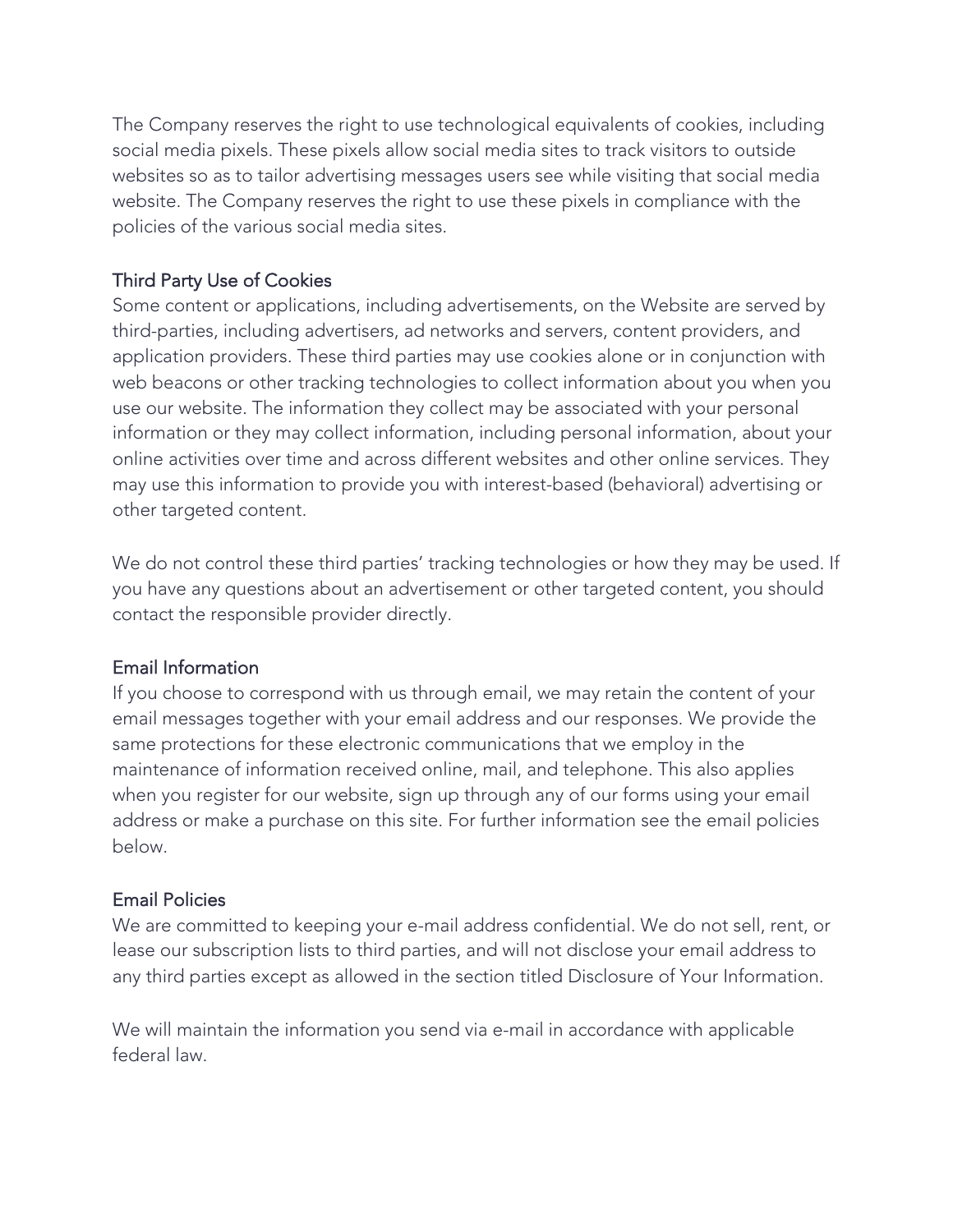In compliance with the CAN-SPAM Act, all e-mails sent from our organization will clearly state who the e-mail is from and provide clear information on how to contact the sender. In addition, all e-mail messages will also contain concise information on how to remove yourself from our mailing list so that you receive no further e-mail communication from us.

Our emails provide users the opportunity to opt-out of receiving communications from us and our partners by reading the unsubscribe instructions located at the bottom of any e-mail they receive from us at anytime.

Users who no longer wish to receive our newsletter or promotional materials may optout of receiving these communications by clicking on the unsubscribe link in the e-mail.

## How and Why We Collect Information

The Company collects your information in order to record and support your participation in the activities you select. If you register to download a book or resources, sign up for our newsletter, and/or purchase a product from us, we collect your information. We use this information to track your preferences and to keep you informed about the products and services you have selected to receive and any related products and/or services. As a visitor to this Website, you can engage in most activities without providing any personal information. It is only when you seek to download resources and/or register for services that you are required to provide information.

If you are outside the European Union and opt to receive any free resources, participate in any free training programs, register for a webinar, register for a live event, register for a seminar, or purchase any products sold by the Company on this Website, we will automatically enroll you to receive our free email newsletter. If you do not wish to receive this newsletter, you can unsubscribe anytime. We include an "unsubscribe" link at the bottom of every email we send. If you ever have trouble unsubscribing, you can send an email to crista@sprktruth.com requesting to unsubscribe from future emails.

If you are in the European Union and opt to receive any free resources, participate in any free training programs, register for a webinar, register for a live event, register for a seminar, or purchase any products sold by the Company on this Website, we will only enroll you to receive our free email newsletter if you affirmatively consent to it. If you do not wish to receive this newsletter, you can unsubscribe anytime. We include an "unsubscribe" link at the bottom of every email we send. If you ever have trouble unsubscribing, you can send an email to Crista Salvatore crista@sprktruth.com requesting to unsubscribe from future emails.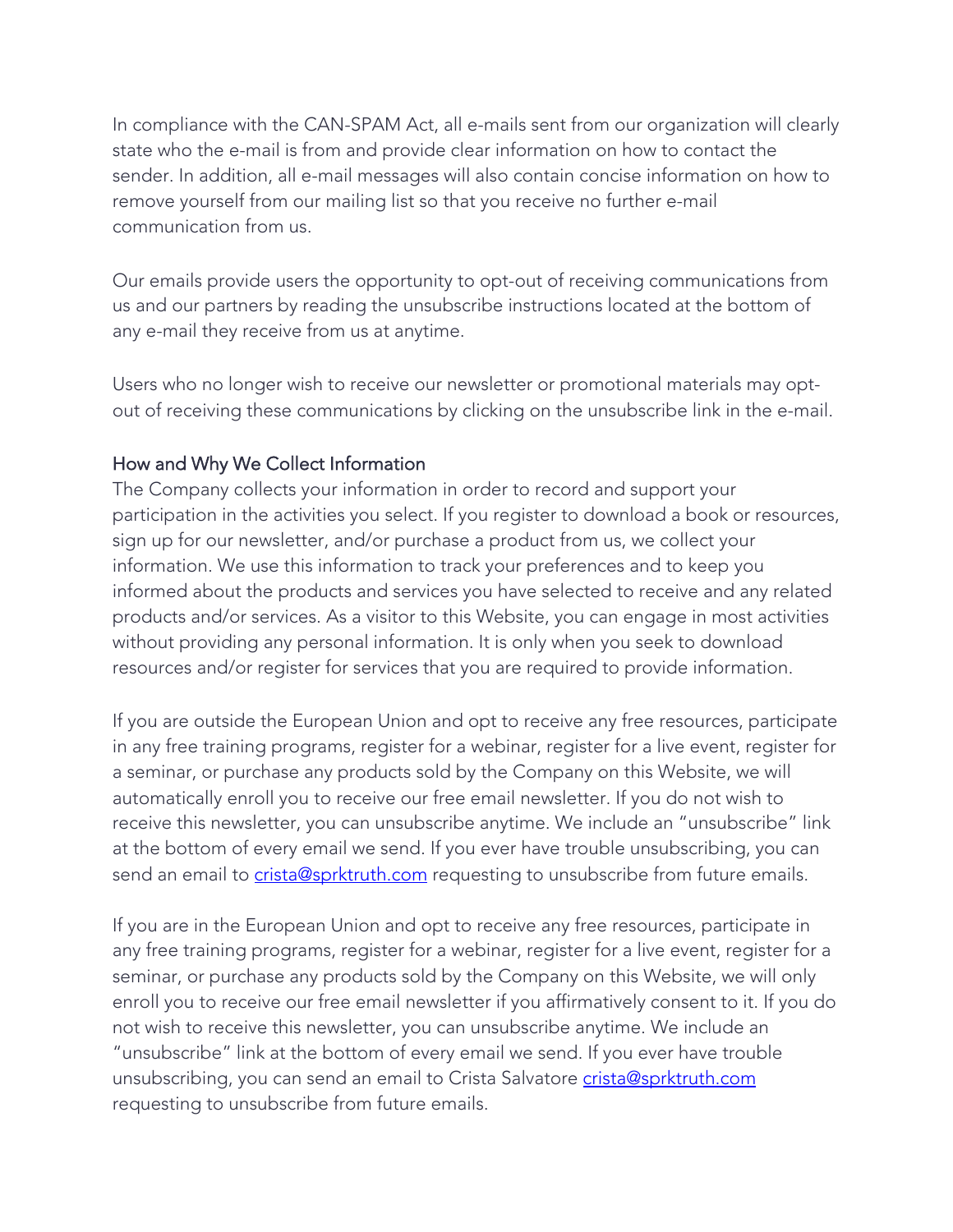## How Do We Use the Information That You Provide to Us?

We use personal information for purposes of presenting our Website and its contents to you, providing you with information, providing you with offers for products and services, providing you with information about your subscriptions and products, carrying out any contract between you and the Company, administering our business activities, providing customer service, and making available other items and services to our customers and prospective customers.

From time-to-time, we may use the information you provide to us to make you offers to purchase products and services provided by third parties in exchange for a commission to be paid to us by such third parties. Should you opt to take part in such promotions, the third parties will receive your information.

From time-to-time, we may use the information you provide to us to display advertisements to you that are tailored to your personal characteristics, interests, and activities.

#### Disclosure of Your Information

As a general rule, we do not sell, rent, lease or otherwise transfer any information collected whether automatically or through your voluntary action.

We may disclose your personal information to our subsidiaries, affiliates, and service providers for the purpose of providing our services to you.

We may disclose your personal information to a third party, including a lawyer or collection agency, when necessary to enforce our terms of service or any other agreement between you and the Company.

We may provide your information to any successor in interest in the event of a merger, divestiture, restructuring, reorganization, dissolution, or other sale or transfer of some or all of the Company's asserts and/or business.

We may disclose information when legally compelled to do so, in other words, when we, in good faith, believe that the law requires it or for the protection of our legal rights or when compelled by a court or other governmental entity to do so.

#### How Do We Protect Your Information and Secure Information Transmissions?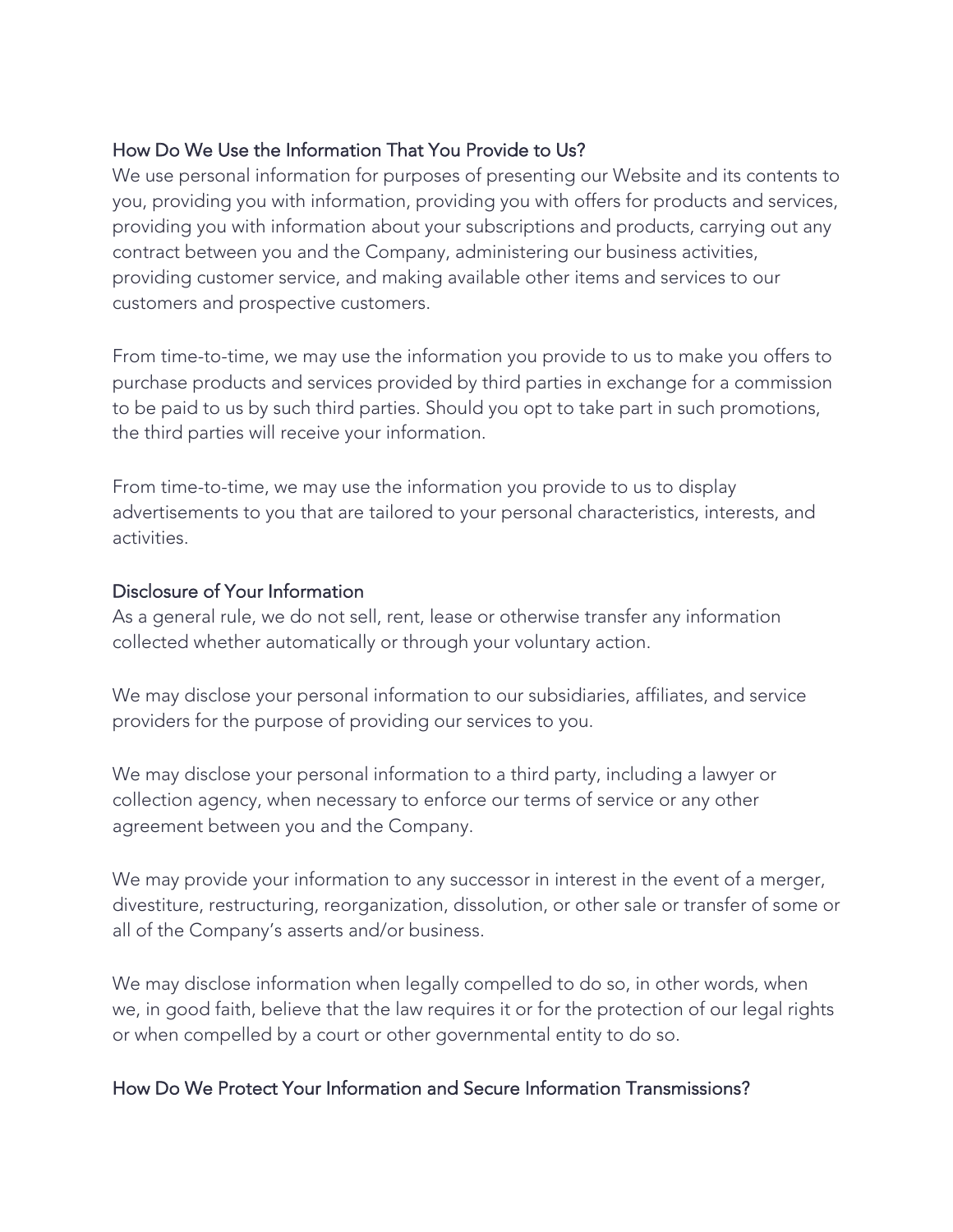We employ commercially reasonable methods to ensure the security of the information you provide to us and the information we collect automatically. This includes using standard security protocols and working only with reputable third-party vendors.

Email is not recognized as a secure medium of communication. For this reason, we request that you do not send private information to us by email. However, doing so is allowed, but at your own risk. Some of the information you may enter on our website may be transmitted securely via a secure medium known as Secure Sockets Layer, or SSL. Credit Card information and other sensitive information is never transmitted via email.

The Company may use software programs to create summary statistics, which are used for such purposes as assessing the number of visitors to the different sections of our site, what information is of most and least interest, determining technical design specifications, and identifying system performance or problem areas.

For site security purposes and to ensure that this service remains available to all users, the Company uses software programs to monitor network traffic to identify unauthorized attempts to upload or change information, or otherwise cause damage.

#### Policy Changes

It is our policy to post any changes we make to our privacy policy on this page. If we make material changes to how we treat our users' personal information, we will notify you by email to the email address specified in your account and/or through a notice on the Website home page. The date the privacy policy was last revised is identified at the bottom of the page. You are responsible for ensuring we have an up-to-date active and deliverable email address for you, and for periodically visiting our Website and this privacy policy to check for any changes.

#### Visitors' GDPR Rights

If you are within the European Union, you are entitled to certain information and have certain rights under the General Data Protection Regulation. Those rights include:

We will retain the any information you choose to provide to us until the earlier of: (a) you asking us to delete the information, (b) our decision to cease using our existing data providers, or (c) the Company decides that the value in retaining the data is outweighed by the costs of retaining it.